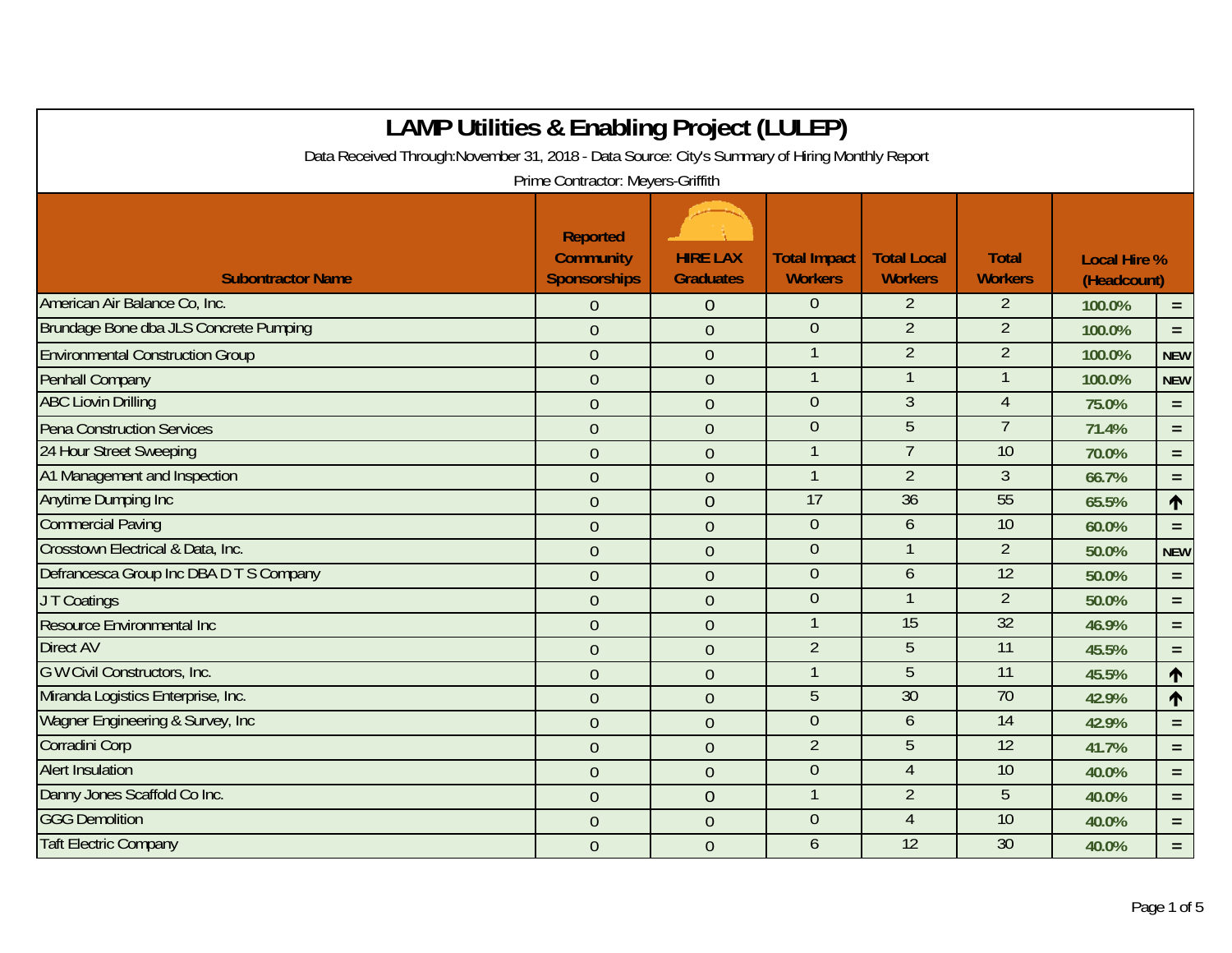| <b>LAMP Utilities &amp; Enabling Project (LULEP)</b><br>Data Received Through: November 31, 2018 - Data Source: City's Summary of Hiring Monthly Report |                                                                          |                  |                     |                                  |                     |                     |                         |  |
|---------------------------------------------------------------------------------------------------------------------------------------------------------|--------------------------------------------------------------------------|------------------|---------------------|----------------------------------|---------------------|---------------------|-------------------------|--|
|                                                                                                                                                         | Prime Contractor: Meyers-Griffith<br><b>Reported</b><br><b>Community</b> | <b>HIRE LAX</b>  | <b>Total Impact</b> | <b>Total Local</b>               | <b>Total</b>        | <b>Local Hire %</b> |                         |  |
| <b>Subontractor Name</b>                                                                                                                                | <b>Sponsorships</b>                                                      | <b>Graduates</b> | <b>Workers</b>      | <b>Workers</b>                   | <b>Workers</b>      | (Headcount)         |                         |  |
| Terra Pave, Inc.                                                                                                                                        | 0                                                                        | $\theta$         |                     | $\overline{4}$                   | 10                  | 40.0%               | $\equiv$                |  |
| Izurieta Fence Company, Inc.                                                                                                                            | $\overline{0}$                                                           | $\overline{0}$   | $\theta$<br>1       | $\overline{3}$<br>$\overline{3}$ | 8<br>$\overline{8}$ | 37.5%               | $=$                     |  |
| The J.V. Land Clearing Company, Inc.                                                                                                                    | $\overline{0}$                                                           | $\overline{0}$   | $\overline{3}$      | 6                                | 17                  | 37.5%               | $=$                     |  |
| Redhawk<br><b>Myers and Sons-Griffith JV</b>                                                                                                            | $\overline{0}$                                                           | $\overline{0}$   | 10                  | 39                               | 111                 | 35.3%               | $\equiv$                |  |
| <b>Comet Electric</b>                                                                                                                                   | $\overline{0}$                                                           | $\mathbf{0}$     |                     |                                  |                     | 35.1%               | $\blacklozenge$         |  |
|                                                                                                                                                         | $\overline{0}$                                                           | $\overline{0}$   | $\mathbf{1}$        | $\overline{18}$                  | 53                  | 34.0%               | $\equiv$                |  |
| <b>Building Electronic Controls, Inc or BEC</b>                                                                                                         | $\overline{0}$                                                           | $\overline{0}$   | $\mathbf{0}$        | $\overline{2}$                   | 6                   | 33.3%               | $\equiv$                |  |
| <b>Cupertino Electric</b>                                                                                                                               | $\overline{0}$                                                           | $\theta$         | $\mathbf{1}$        | 5                                | $\overline{15}$     | 33.3%               | $=$                     |  |
| <b>Fryman Management Inc.</b>                                                                                                                           | $\overline{0}$                                                           | $\overline{0}$   | $\overline{2}$      | 6                                | 18                  | 33.3%               | $\equiv$                |  |
| Giroux Glass, Inc.                                                                                                                                      | $\overline{0}$                                                           | $\overline{0}$   | $\mathbf 0$         | $\overline{2}$                   | 6                   | 33.3%               | $=$                     |  |
| Royal Electric Company                                                                                                                                  | $\overline{0}$                                                           | $\overline{0}$   | $\mathbf 0$         | $\mathbf{1}$                     | $\mathfrak{Z}$      | 33.3%               | $\equiv$                |  |
| Techniquex Inc.                                                                                                                                         | $\overline{0}$                                                           | $\overline{0}$   | $\overline{0}$      | $\overline{2}$                   | $\mathfrak b$       | 33.3%               | $\equiv$                |  |
| <b>Util-Locate</b>                                                                                                                                      | $\overline{0}$                                                           | $\overline{0}$   | $\mathbf{1}$        | $\overline{2}$                   | 6                   | 33.3%               | $\uparrow$              |  |
| <b>Myers &amp; Sons Construction LP</b>                                                                                                                 | $\overline{2}$                                                           | $\mathbf{1}$     | $\mathbf{1}$        | $\overline{13}$                  | 40                  | 32.5%               | $\overline{\mathbf{V}}$ |  |
| <b>ISEC, Incorporated</b>                                                                                                                               | $\overline{0}$                                                           | $\overline{0}$   | $\overline{2}$      | $\overline{11}$                  | $\overline{34}$     | 32.4%               | $\equiv$                |  |
| Ted W Page Enterprises Inc dba Concrete Coring                                                                                                          | $\overline{0}$                                                           | $\mathbf{0}$     |                     | $\overline{7}$                   | 22                  | 31.8%               | $\equiv$                |  |
| <b>Griffith Company</b>                                                                                                                                 | $\overline{2}$                                                           | $\mathbf{1}$     | 10                  | 51                               | 161                 | 31.7%               | $\equiv$                |  |
| <b>Matrix Environmental</b>                                                                                                                             | $\overline{0}$                                                           | $\overline{0}$   | $\overline{0}$      | 5                                | 16                  | 31.3%               | $\equiv$                |  |
| <b>Crown Fence</b>                                                                                                                                      | $\overline{0}$                                                           | $\overline{0}$   | $\mathbf{1}$        | $\,8\,$                          | $\overline{26}$     | 30.8%               | $\uparrow$              |  |
| <b>B.C. Traffic Specialist</b>                                                                                                                          | $\overline{0}$                                                           | $\overline{0}$   | $\mathbf{0}$        | 3                                | $\overline{10}$     | 30.0%               | $\overline{\textbf{V}}$ |  |
| Max Out Inc.                                                                                                                                            | $\overline{0}$                                                           | $\boldsymbol{0}$ | $\overline{4}$      | $\overline{7}$                   | $\overline{24}$     | 29.2%               | <b>NEW</b>              |  |
| A N C C A Corporation DBA NU Enterprises                                                                                                                | $\mathbf{0}$                                                             | $\overline{0}$   | $\mathbf{1}$        | 8                                | 28                  | 28.6%               | $\equiv$                |  |
| Anderson Charnesky Structural Steel, Inc. (ACSS)                                                                                                        | $\overline{0}$                                                           | $\overline{0}$   | $\mathbf{0}$        | $\overline{2}$                   | $\overline{7}$      | 28.6%               | $\equiv$                |  |
| Twining, Inc.                                                                                                                                           | $\overline{0}$                                                           | $\overline{0}$   | $\mathbf{1}$        | $\overline{4}$                   | 14                  | 28.6%               | $\overline{\mathbf{t}}$ |  |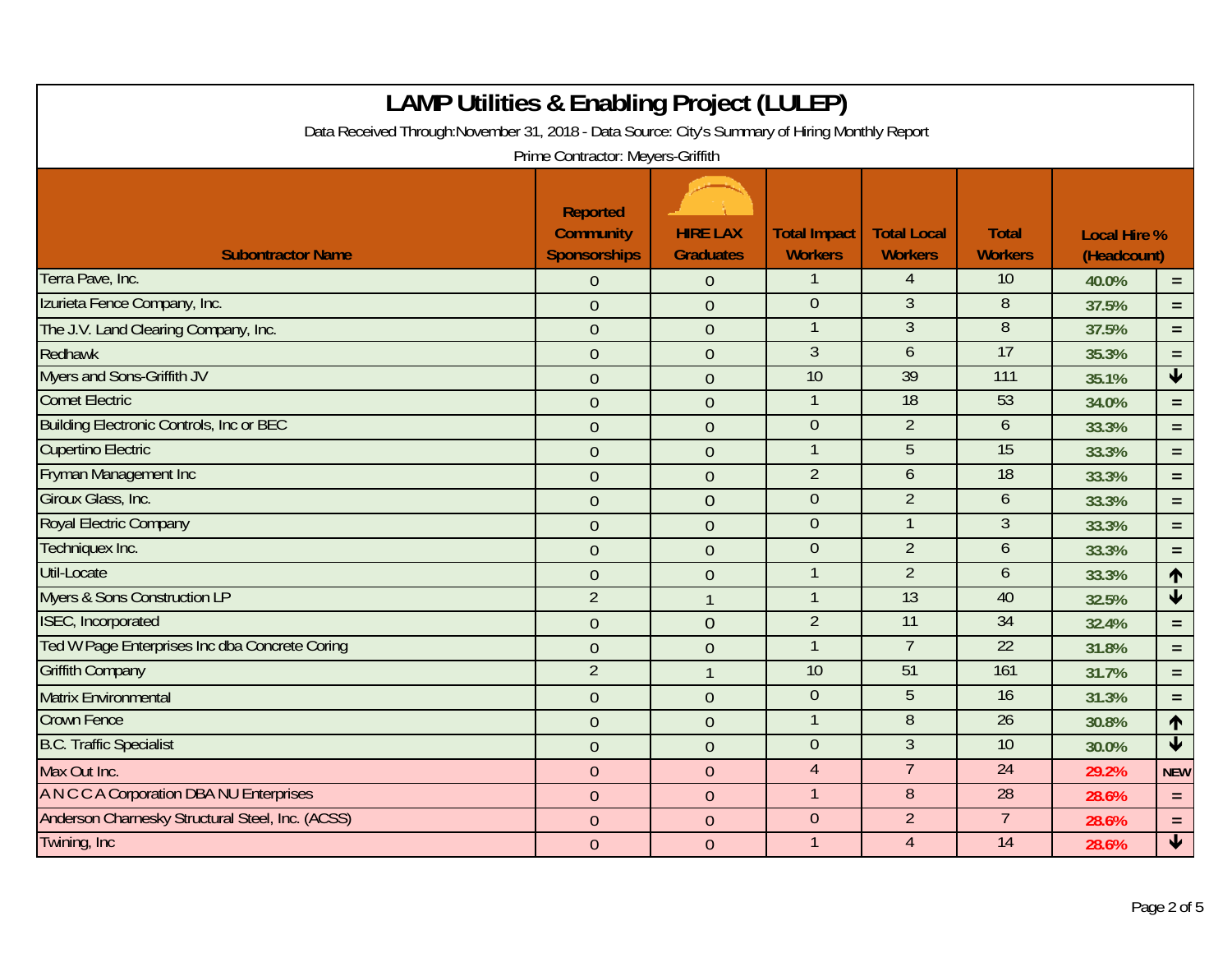| <b>LAMP Utilities &amp; Enabling Project (LULEP)</b><br>Data Received Through: November 31, 2018 - Data Source: City's Summary of Hiring Monthly Report<br>Prime Contractor: Meyers-Griffith |                                                            |                                     |                                       |                                      |                                |                                    |                         |  |
|----------------------------------------------------------------------------------------------------------------------------------------------------------------------------------------------|------------------------------------------------------------|-------------------------------------|---------------------------------------|--------------------------------------|--------------------------------|------------------------------------|-------------------------|--|
| <b>Subontractor Name</b>                                                                                                                                                                     | <b>Reported</b><br><b>Community</b><br><b>Sponsorships</b> | <b>HIRE LAX</b><br><b>Graduates</b> | <b>Total Impact</b><br><b>Workers</b> | <b>Total Local</b><br><b>Workers</b> | <b>Total</b><br><b>Workers</b> | <b>Local Hire %</b><br>(Headcount) |                         |  |
| <b>Wilson &amp; Hampton</b>                                                                                                                                                                  | $\overline{0}$                                             | $\mathbf{0}$                        |                                       | $\overline{2}$                       | $\overline{7}$                 | 28.6%                              | $=$                     |  |
| Psomas                                                                                                                                                                                       | $\overline{0}$                                             | $\overline{0}$                      | $\boldsymbol{0}$                      | $\mathfrak{Z}$                       | 11                             | 27.3%                              | $=$                     |  |
| <b>AMPCO Landscape Inc DBA Earthscapes</b>                                                                                                                                                   | $\overline{0}$                                             | $\overline{0}$                      | $\theta$                              | $\overline{2}$                       | 8                              | 25.0%                              | $\equiv$                |  |
| <b>Nor-Cal Pipeline Services</b>                                                                                                                                                             | $\mathbf 0$                                                | $\mathbf 0$                         | 1                                     | 5                                    | $\overline{20}$                | 25.0%                              | $=$                     |  |
| So-Cal Insulation                                                                                                                                                                            | $\overline{0}$                                             | $\theta$                            | 1                                     | $\mathbf{1}$                         | $\overline{4}$                 | 25.0%                              | $\equiv$                |  |
| Versatile Coatings Inc.                                                                                                                                                                      | $\overline{0}$                                             | $\overline{0}$                      | $\theta$                              | $\overline{3}$                       | 12                             | 25.0%                              | $=$                     |  |
| <b>RMA Group</b>                                                                                                                                                                             | $\overline{0}$                                             | $\overline{0}$                      | $\overline{3}$                        | $\overline{4}$                       | $\overline{17}$                | 23.5%                              | $\blacklozenge$         |  |
| <b>Meadows Mechanical</b>                                                                                                                                                                    | $\overline{0}$                                             | $\overline{0}$                      | $\overline{2}$                        | $\overline{10}$                      | 43                             | 23.3%                              | $\overline{\textbf{V}}$ |  |
| Ferreria Construction Co Inc                                                                                                                                                                 | $\overline{0}$                                             | $\overline{0}$                      | $\mathbf{1}$                          | 5                                    | 23                             | 21.7%                              | $\overline{\mathbf{V}}$ |  |
| <b>Southcoast Acoustical Interiors (SAI)</b>                                                                                                                                                 | $\mathbf 0$                                                | $\mathbf{0}$                        | $\boldsymbol{0}$                      | $\overline{4}$                       | $\overline{19}$                | 21.1%                              | $\equiv$                |  |
| <b>Blois Construction</b>                                                                                                                                                                    | $\overline{0}$                                             | $\overline{0}$                      | $\overline{1}$                        | $\overline{8}$                       | $\overline{39}$                | 20.5%                              | $\equiv$                |  |
| <b>Centruy Sweeping</b>                                                                                                                                                                      | $\overline{0}$                                             | $\overline{0}$                      | $\theta$                              | $\mathbf{1}$                         | 5                              | 20.0%                              | $\equiv$                |  |
| Pacific Waterproofing & Restoration, Inc.                                                                                                                                                    | $\overline{0}$                                             | $\theta$                            | $\theta$                              | $\mathbf{1}$                         | 5                              | 20.0%                              | $\equiv$                |  |
| <b>Sully Miller</b>                                                                                                                                                                          | $\overline{0}$                                             | $\overline{0}$                      | $\boldsymbol{0}$                      | $\mathfrak b$                        | $\overline{32}$                | 18.8%                              | $=$                     |  |
| <b>Cosco Fire Protection</b>                                                                                                                                                                 | $\overline{0}$                                             | $\overline{0}$                      | $\theta$                              | $\overline{3}$                       | 17                             | 17.6%                              | $\overline{\mathbf{V}}$ |  |
| <b>Sterndahl Enterprises</b>                                                                                                                                                                 | $\overline{0}$                                             | $\overline{0}$                      | $\overline{2}$                        | 5                                    | $\overline{29}$                | 17.2%                              | $\equiv$                |  |
| <b>Granstrom Masonry</b>                                                                                                                                                                     | $\overline{0}$                                             | $\overline{0}$                      | $\overline{0}$                        | $\overline{1}$                       | $\mathfrak b$                  | 16.7%                              | $\equiv$                |  |
| Mike Hixson Backhoe Service, Inc.                                                                                                                                                            | $\overline{0}$                                             | $\overline{0}$                      | $\theta$                              | $\mathbf{1}$                         | 6                              | 16.7%                              | $\equiv$                |  |
| Pavement Coatings Co.                                                                                                                                                                        | $\overline{0}$                                             | $\overline{0}$                      | $\theta$                              | $\mathbf{1}$                         | 6                              | 16.7%                              | $\equiv$                |  |
| DRS Rebar, Inc.                                                                                                                                                                              | $\overline{0}$                                             | $\overline{0}$                      | $\overline{0}$                        | $\mathbf{1}$                         | $\overline{7}$                 | 14.3%                              | $\equiv$                |  |
| H.D. Construction Equipment, Inc.                                                                                                                                                            | $\mathbf 0$                                                | $\overline{0}$                      |                                       | $\mathbf{1}$                         | $\overline{7}$                 | 14.3%                              | $\equiv$                |  |
| R.J. Lalonde, Inc.                                                                                                                                                                           | $\overline{0}$                                             | $\theta$                            | $\mathbf{1}$                          | $\mathbf{1}$                         | $\overline{7}$                 | 14.3%                              | $\equiv$                |  |
| <b>All American Asphalt</b>                                                                                                                                                                  | $\overline{0}$                                             | $\overline{0}$                      | $\theta$                              | 6                                    | 48                             | 12.5%                              | $\equiv$                |  |
| <b>Badger Daylighting</b>                                                                                                                                                                    | $\overline{0}$                                             | $\overline{0}$                      |                                       | $\overline{3}$                       | 28                             | 10.7%                              | $\equiv$                |  |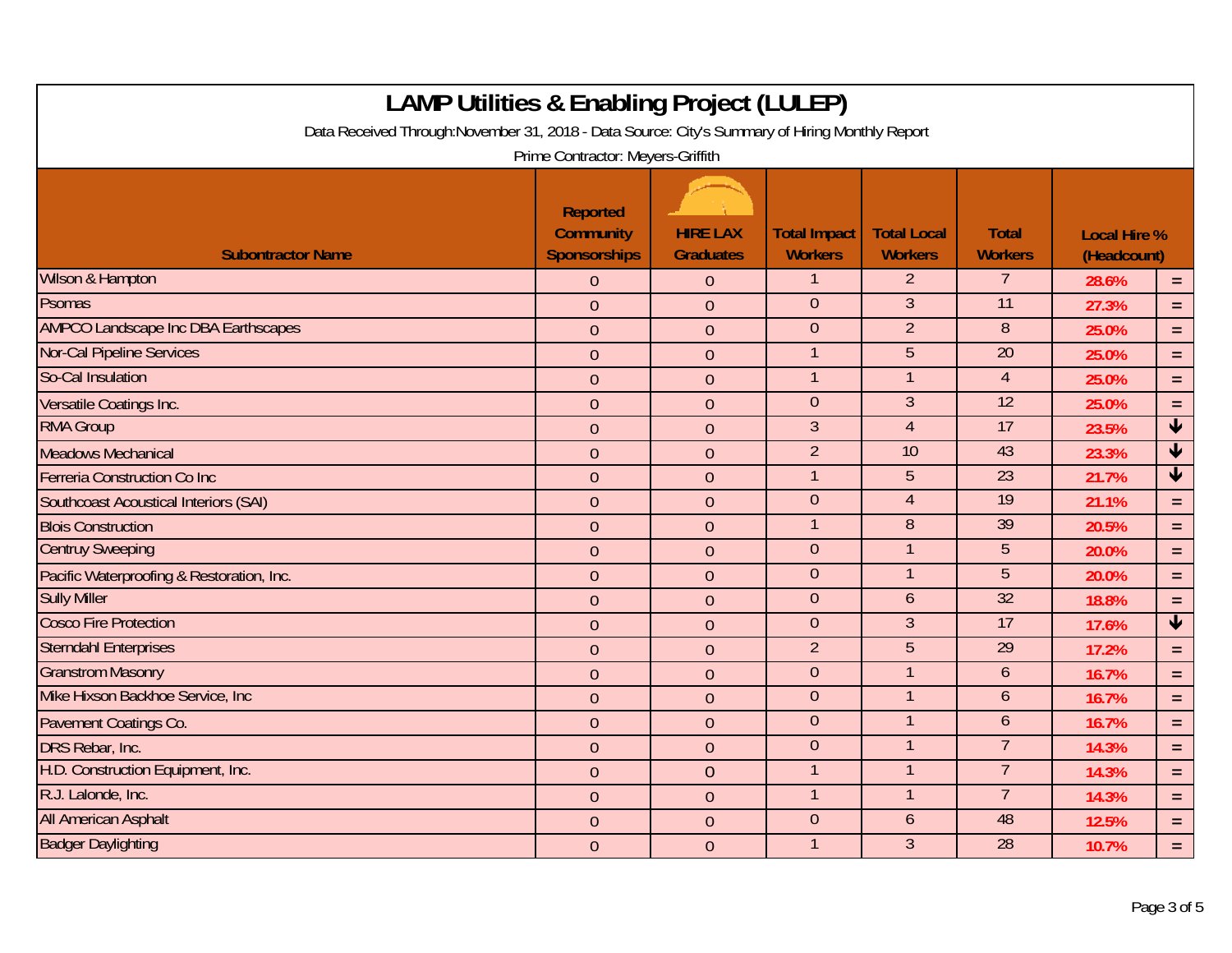| <b>LAMP Utilities &amp; Enabling Project (LULEP)</b>                                                                                 |                                                            |                                     |                                       |                                      |                                |                                    |            |  |
|--------------------------------------------------------------------------------------------------------------------------------------|------------------------------------------------------------|-------------------------------------|---------------------------------------|--------------------------------------|--------------------------------|------------------------------------|------------|--|
| Data Received Through: November 31, 2018 - Data Source: City's Summary of Hiring Monthly Report<br>Prime Contractor: Meyers-Griffith |                                                            |                                     |                                       |                                      |                                |                                    |            |  |
| <b>Subontractor Name</b>                                                                                                             | <b>Reported</b><br><b>Community</b><br><b>Sponsorships</b> | <b>HIRE LAX</b><br><b>Graduates</b> | <b>Total Impact</b><br><b>Workers</b> | <b>Total Local</b><br><b>Workers</b> | <b>Total</b><br><b>Workers</b> | <b>Local Hire %</b><br>(Headcount) |            |  |
| <b>Bali Construction</b>                                                                                                             | $\overline{0}$                                             | $\overline{0}$                      | $\theta$                              |                                      | $\overline{12}$                | 8.3%                               | $\equiv$   |  |
| 2 R Drilling, Inc.                                                                                                                   | $\overline{0}$                                             | $\overline{0}$                      | $\mathbf 0$                           | $\overline{0}$                       | 8                              | 0.0%                               | $\equiv$   |  |
| <b>Asphalt Fabric and Engineering</b>                                                                                                | $\overline{0}$                                             | $\overline{0}$                      | $\overline{0}$                        | $\theta$                             | $\overline{3}$                 | 0.0%                               | $=$        |  |
| C Below                                                                                                                              | $\mathbf 0$                                                | $\overline{0}$                      | $\overline{0}$                        | $\overline{0}$                       | $\overline{11}$                | 0.0%                               | $\equiv$   |  |
| C M Peich                                                                                                                            | $\overline{0}$                                             | $\overline{0}$                      | $\overline{0}$                        | $\overline{0}$                       | $\overline{5}$                 | 0.0%                               | $\equiv$   |  |
| Calmex Engineering, Inc.                                                                                                             | $\overline{0}$                                             | $\overline{0}$                      | $\overline{0}$                        | $\overline{0}$                       | 1                              | 0.0%                               | $=$        |  |
| Cindy Trump, Inc. DBA Lindys Cold Planing                                                                                            | $\overline{0}$                                             | $\overline{0}$                      | $\overline{0}$                        | $\overline{0}$                       | $\overline{4}$                 | 0.0%                               | <b>NEW</b> |  |
| Commercial Scaffolding of California, Inc.                                                                                           | $\overline{0}$                                             | $\overline{0}$                      | $\mathbf 0$                           | $\mathbf{0}$                         | 5                              | 0.0%                               | <b>NEW</b> |  |
| ConnorP81 Inc                                                                                                                        | $\overline{0}$                                             | $\overline{0}$                      | $\overline{0}$                        | $\overline{0}$                       | $\overline{7}$                 | 0.0%                               | $\equiv$   |  |
| Crane Rental Service, Inc.                                                                                                           | $\mathbf 0$                                                | $\mathbf{0}$                        | $\mathbf{0}$                          | $\theta$                             | 9                              | 0.0%                               | $\equiv$   |  |
| <b>DJS</b> General Contracting Inc.                                                                                                  | $\overline{0}$                                             | $\mathbf{0}$                        | $\boldsymbol{0}$                      | $\overline{0}$                       | 5                              | 0.0%                               | $\equiv$   |  |
| Deepscan Inc.                                                                                                                        | $\overline{0}$                                             | $\overline{0}$                      | $\mathbf{0}$                          | $\overline{0}$                       | $\overline{4}$                 | 0.0%                               | $\equiv$   |  |
| <b>Fine Grade Equipment</b>                                                                                                          | $\overline{0}$                                             | $\overline{0}$                      | $\mathbf{0}$                          | $\overline{0}$                       | 3                              | 0.0%                               | $=$        |  |
| G & F Concrete Cutting, Inc.                                                                                                         | $\overline{0}$                                             | $\overline{0}$                      | $\overline{0}$                        | $\overline{0}$                       | 8                              | 0.0%                               | $\equiv$   |  |
| Gregg Drilling & Testing, Inc.                                                                                                       | $\overline{0}$                                             | $\overline{0}$                      | $\mathbf{0}$                          | $\overline{0}$                       | 5                              | 0.0%                               | $\equiv$   |  |
| <b>Hydraulic Cranes LLC</b>                                                                                                          | $\overline{0}$                                             | $\overline{0}$                      | $\mathbf{0}$                          | $\theta$                             | $\mathbf{1}$                   | 0.0%                               | $\equiv$   |  |
| JIM Painter Controls Inc DBA JPC, Inc.                                                                                               | $\overline{0}$                                             | $\mathbf{0}$                        | $\overline{0}$                        | $\overline{0}$                       | $\mathbf{1}$                   | 0.0%                               | $=$        |  |
| Karcher Insulation, Inc.                                                                                                             | $\overline{0}$                                             | $\mathbf{0}$                        | $\overline{0}$                        | $\overline{0}$                       | $\mathbf{1}$                   | 0.0%                               | <b>NEW</b> |  |
| Lucas Builders, Inc.                                                                                                                 | $\overline{0}$                                             | $\overline{0}$                      | $\overline{0}$                        | $\overline{0}$                       | 8                              | 0.0%                               | <b>NEW</b> |  |
| Newman Backhoe Service, Inc.                                                                                                         | $\overline{0}$                                             | $\overline{0}$                      | $\mathbf{0}$                          | $\overline{0}$                       | 5                              | 0.0%                               | $\equiv$   |  |
| PCI                                                                                                                                  | $\mathbf{0}$                                               | $\mathbf{0}$                        | $\overline{0}$                        | $\overline{0}$                       | 8                              | 0.0%                               | $\equiv$   |  |
| Pavement Recycling Systems, Inc.                                                                                                     | $\overline{0}$                                             | $\mathbf{0}$                        | $\boldsymbol{0}$                      | $\overline{0}$                       | 10                             | 0.0%                               | $\equiv$   |  |
| <b>Skaggs Concrete Cutting Inc</b>                                                                                                   | $\overline{0}$                                             | $\overline{0}$                      | $\mathbf{0}$                          | $\overline{0}$                       | $\mathbf{1}$                   | 0.0%                               | $\equiv$   |  |
| <b>Telfer</b>                                                                                                                        | $\overline{0}$                                             | $\overline{0}$                      | $\mathbf{0}$                          | $\overline{0}$                       | $\overline{6}$                 | 0.0%                               | $=$        |  |